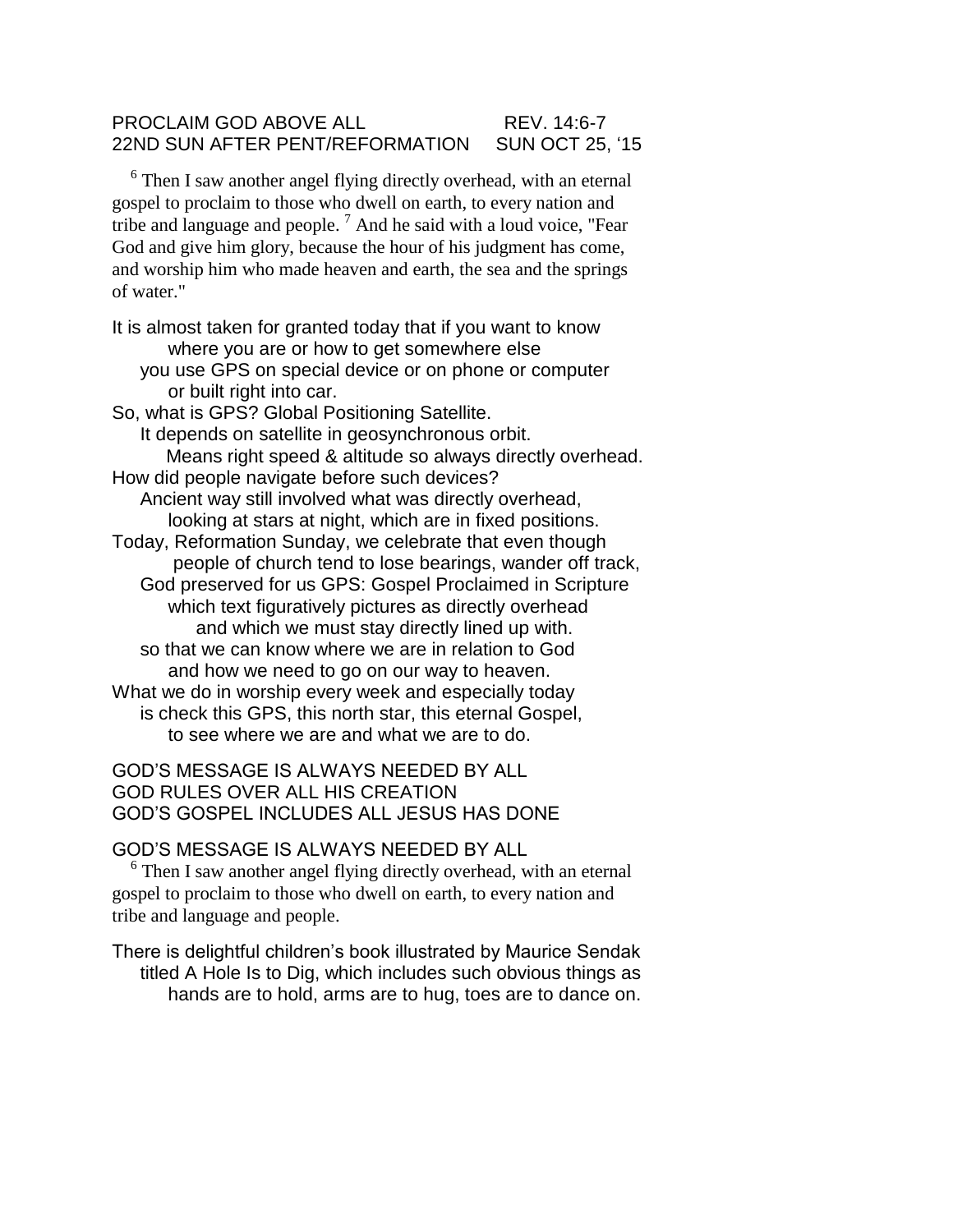John tells us in text, the gospel is to proclaim. Greek work for gospel, evangel, translated good news, more specifically means announcement of good news. Text says gospel is eternal, which is true only because God continues to preserve it despite all opposition. by seeing that it is constantly proclaimed from one person & generation to another. If Luther and others who rediscovered the gospel in the Bible had just said, "Oh, that's good." and kept it to selves, there would be no reformation to celebrate. But they didn't. Despite great opposition & persecution they refused to be quiet. They wrote & published it in volumes. One thing that happened in reformation was restoration of preaching in worship so gospel was clearly proclaimed. One reason gospel needs to be constantly proclaimed is as Luther once commented, church is always one generation away from ceasing to exist. It is fire that continues to burn only by constantly igniting what is next to it. Another reason Gospel needs to be constantly proclaimed to everyone on earth, every nation, tribe, language and people is because there is no other way to be saved & no one would ever guess or figure it out by themselves. Only way to ever know it is through God's revelation in Bible. God's law is written in human hearts so we don't kill each other. We are naturally law oriented: what do I have to do? But the gospel is a foreign language which must be heard over and over again, and acted out & explained in order for it to be understood. This is what those who really know gospel and what it means need to do constantly: proclaim gospel around the world in every way possible, sending & supporting missionaries and using mass media & technology and also sharing it with everyone right here around us in every way possible, by what we say & do, being loving, patient, forgiving & talking about why. drawing attention to Jesus, creating opportunities to talk about him and following up on them. v. 7 says to give God glory which means not just telling him he is great in our worship but telling others as well.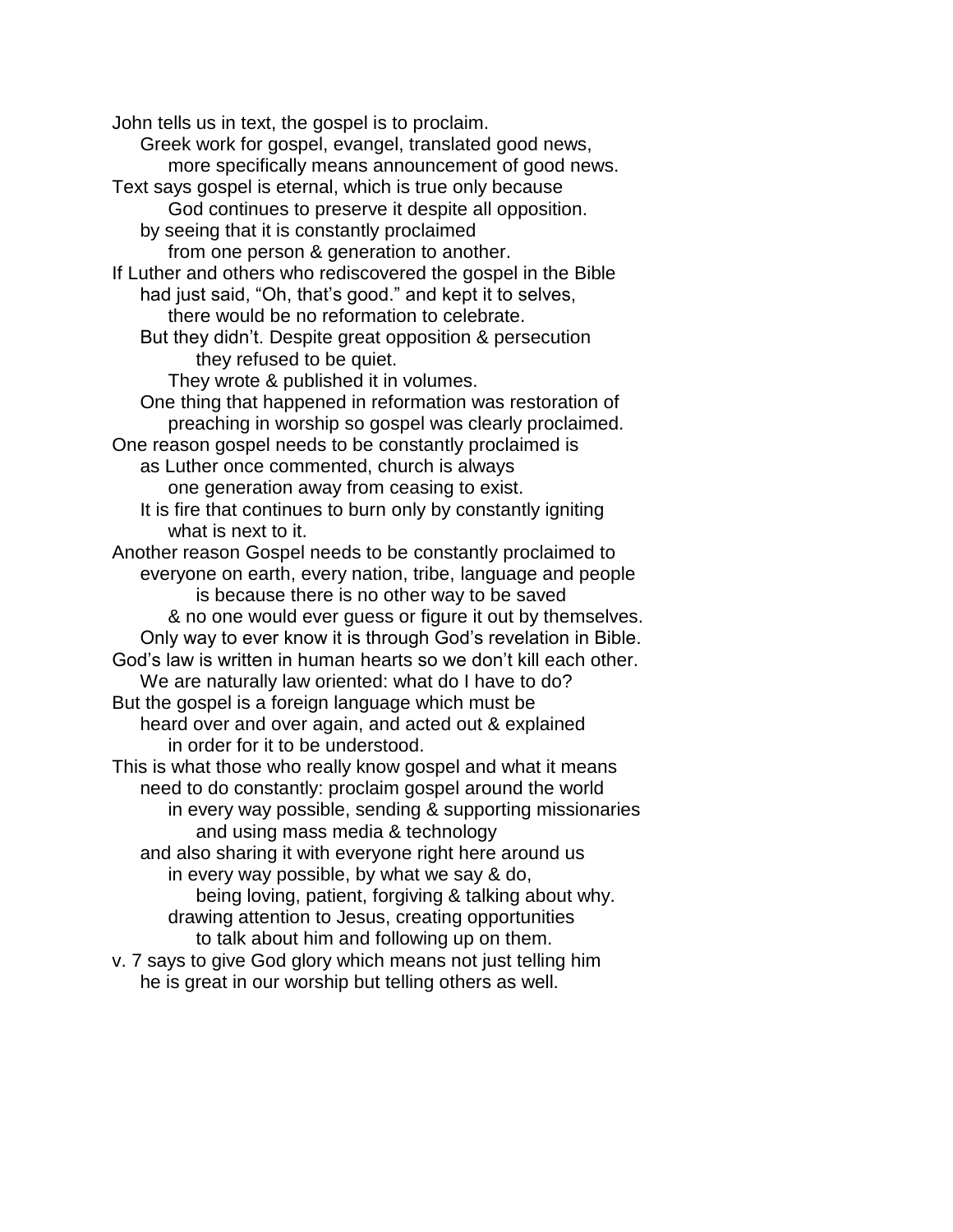But another reason gospel needs to be constantly proclaimed even to us who do already know it,

in our worship and in conversation with each other is that if we don't constantly hear & use this foreign language we would easily forget it and not truly understand it even when we did hear it.

We can't just say, "Oh, I know that already" and go on to talk about something else.

Assuming the gospel is the same as denying the gospel. Gospel must be constantly proclaimed to all creation because…

## GOD RULES OVER ALL HIS CREATION

 $<sup>7</sup>$  And he said with a loud voice, "Fear God and give him glory,</sup> because the hour of his judgment has come, and worship him who made heaven and earth, the sea and the springs of water."

When I read v. 7, I ask myself why the God we are to worship is specifically identified as the God who made all things. I think it is because natural, manmade religion tends to get it backward & worship created things as if they are gods. Throughout history & throughout world, forces of nature our lives depend on have been personified & worshiped. Babylonians, Egyptians, Greeks, Romans, remote tribes on every continent have had sun god, moon god, god of wind, sea, rivers, mountains, trees When Apostle Paul did miracle in Lystra and people wanted to worship him, assuming he was one of these gods, he cried out, "Men, why are you doing these things? We are bringing you good news that you should turn from these vain things to a living God, who made the heaven and the earth and the sea and all that is in them." Modern people don't believe such myths and superstitions but still tend to worship creation instead of the creator by seeking after things more than God, living as if what we have: money, beauty, health, power, etc. are what give us security, comfort, value Instead of the God who gives them to us. But even religion that acknowledges God is weak religion when God's role is limited to creation. Many today are like deists who picture God like watchmaker

who put universe together, wound it up & let it go. and now he just watches it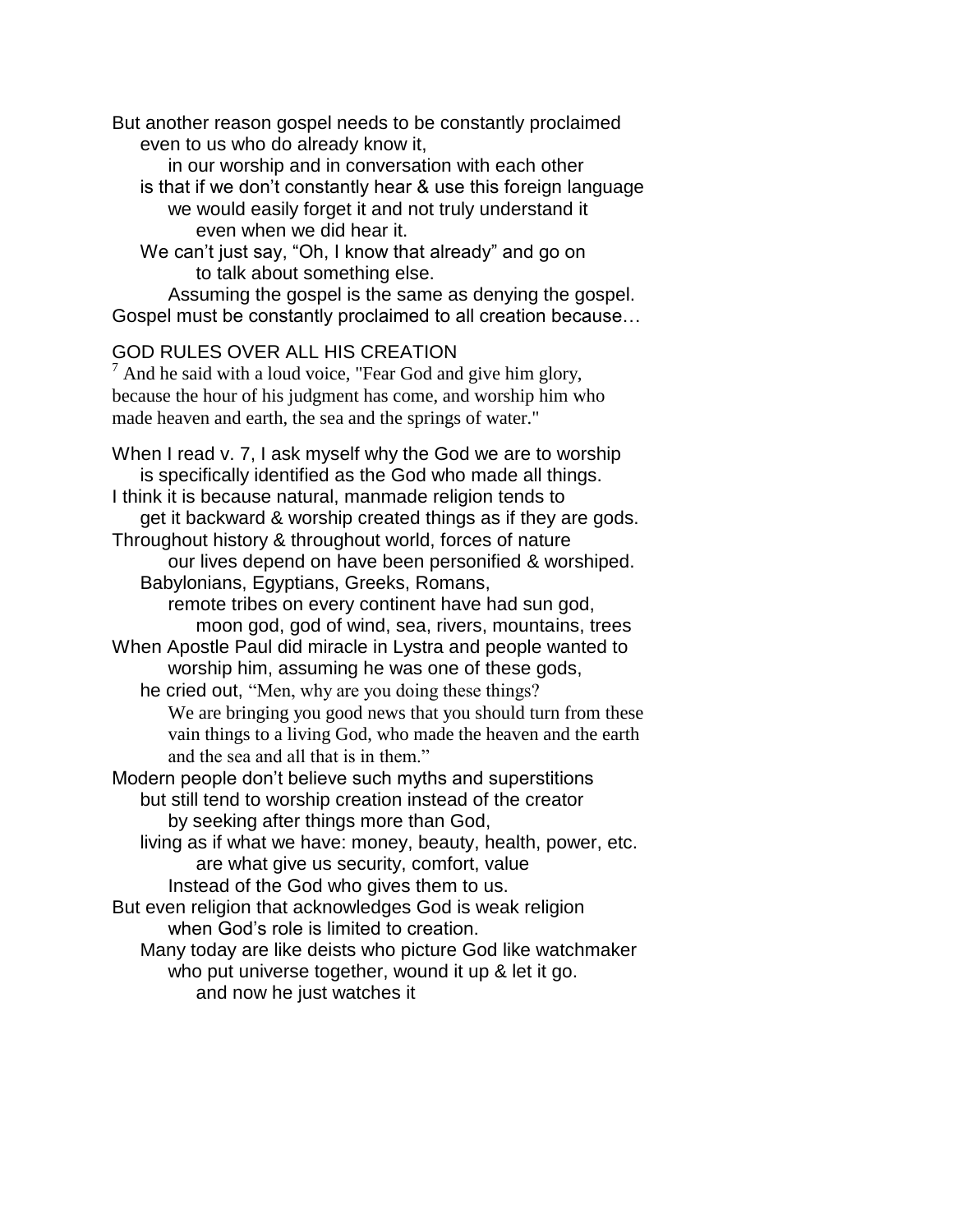but we don't need to pay much attention to him unless we need him to tinker with it or fix problem now and then. An indication of how easy this is to slip back into is to notice how many supposedly Christian songs & hymns praise God for beauties of creation or his awesome power but don't go on beyond this to the real gospel. or how many sermons can be heard that find in Bible principles to follow in families, finances, etc. but don't go on to what God himself does when we fail. v. 7 goes on from creation to hour of judgment that has come. because creation has been broken by sin. We have not what God made us to do and now we are so ruined we can't even when we try. and so we deserve God's judgment every hour and the suffering we bring on ourselves. Nothing works the way it is supposed to and so all of creation is doomed to destruction. This is why God must be proclaimed above all not just as creator but as redeemer.

## GOD'S GOSPEL INCLUDES ALL JESUS HAS DONE

<sup>6</sup> Then I saw another angel flying directly overhead, with an eternal gospel…<sup>7</sup> And he said with a loud voice, "Fear God and give him glory, because the hour of his judgment has come,

Before the final hour when God declares his judgment, God send the eternal gospel declaring his salvation. God has spoken to us not just by angels overhead but by coming down to earth in person. God, the creator, has acted to save his broken creation by becoming a creature, the one replacement piece that is able to fix all that is ruined. Jesus, the word made flesh, reveals the true God to us by his preaching and teaching the foreign language of God's truth and love but also by acting it out in his miracles that show both is power and his grace. He has perfectly kept the law that we fail to keep or even rightly understand.

God's hour of judgment has already come for us because he was judged to be guilty of sin in our place when he suffered and died on the cross.